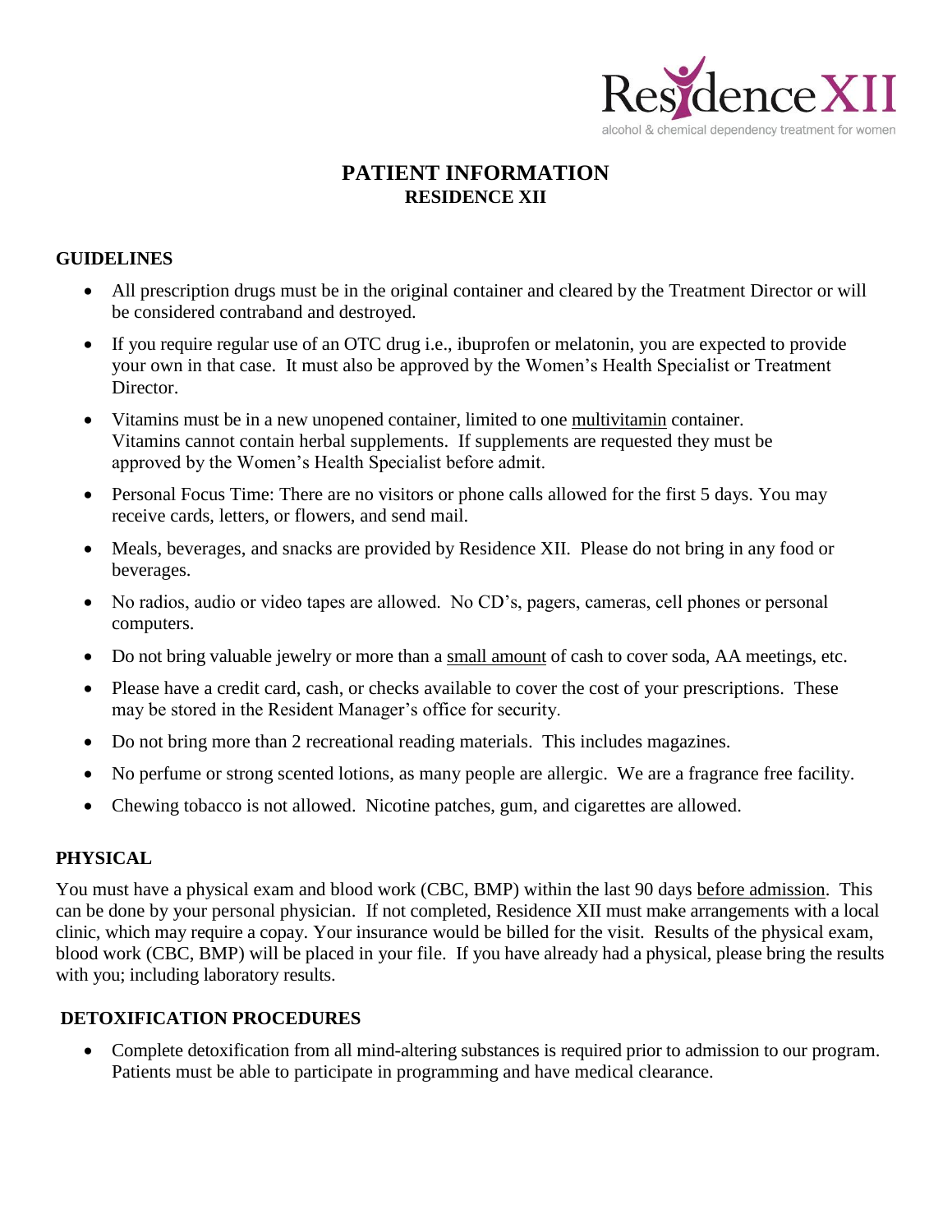

- Medical or hospital detoxification can be as long as five to seven days.
- Detoxification needs will be screened for at the time of the assessment.
- Medical clearance from a doctor, hospital or detoxification center may be required.

### **WHAT TO BRING**

- Pack enough for one week. Laundry facilities are available once a week. Detergent, linens, and towels are supplied.
- Casual clothes things you will be comfortable wearing, plus clothes for outside AA meetings Walking shoes, tennis shoes.
- Exercise clothes (sweats, leggings, T-shirts)
- Bathrobe, slippers, etc.
- Jacket and sweaters
- Phone card/Quarters
- Flashlight
- Stationary, stamps, alarm clock (no radio), personal addresses/phone numbers
- You may bring your own pillow
- If you have a Big Book,  $12 \times 12$ , or NA book, bring them; if not, they will be loaned to you
- Insurance card and picture ID, such as driver's license
- Debit/Credit card
- 30 day supply of medications if possible

#### **PERSONAL TOILETRIES:**

- Tampons and pads
- Facial toners- check the label. Must not have alcohol in the first 3 ingredients
- Hair gel
- Shampoo and conditioner
- Hair spray- must not have alcohol in the first 3 ingredients! It is available at Sally's Beauty Supply stores and other whole food markets.
- Body lotions- Vaseline, Lubriderm, Eucerin are good choices. Many lotions have a strong fragrance, which is not allowed.